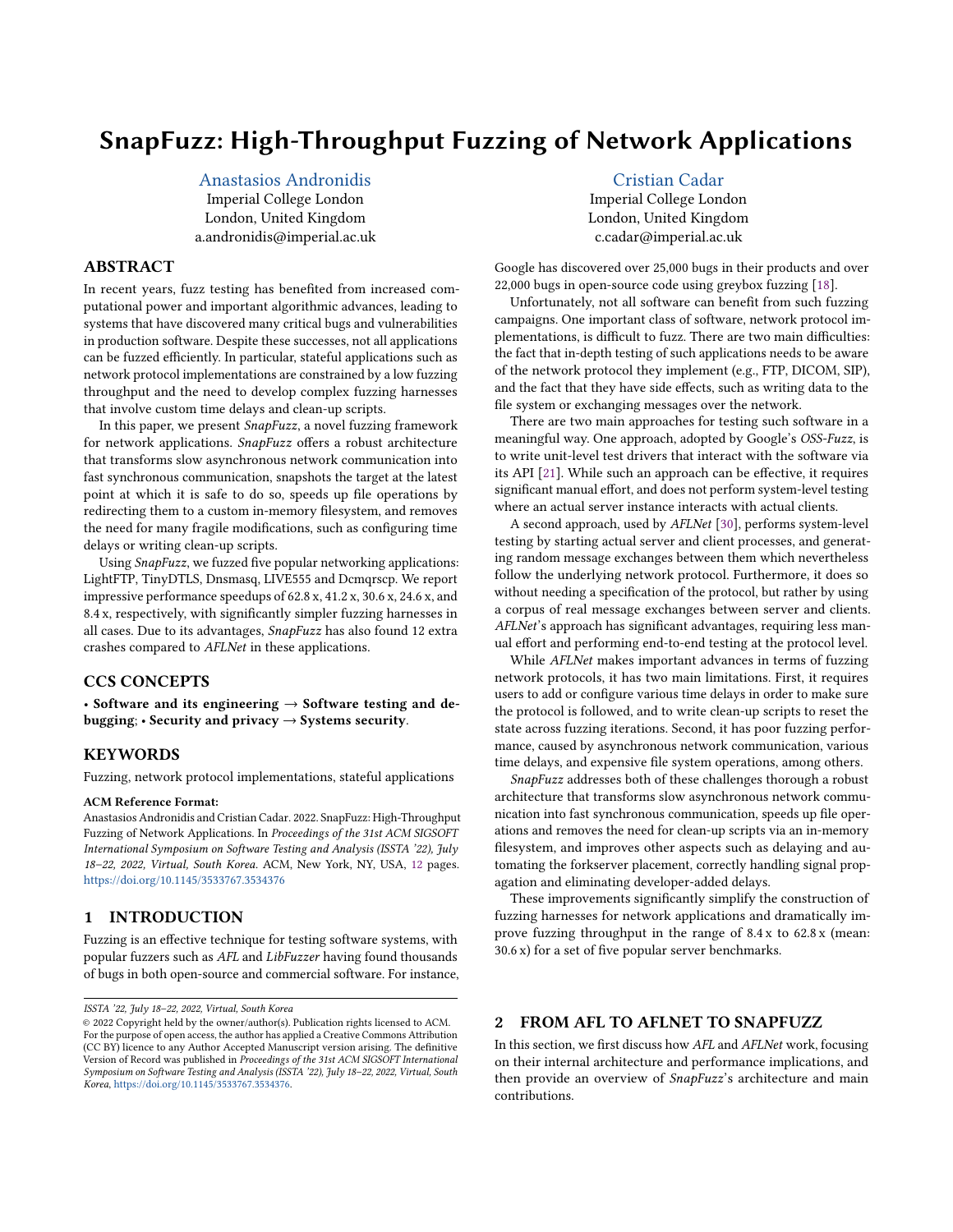<span id="page-1-0"></span>ISSTA '22, July 18–22, 2022, Virtual, South Korea Anastasios Andronidis and Cristian Cadar



Figure 1: Architecture of AFL's forkserver mode.

# <span id="page-1-2"></span>2.1 American Fuzzy Lop (AFL)

AFL [\[27\]](#page-11-4) is a greybox fuzzer that uses an effective coverage-guided genetic algorithm. AFL uses a modified form of edge coverage to efficiently identify inputs that change the target application's control flow.

In a nutshell, AFL first loads user-provided initial seed inputs into a queue, picks an input, and mutates it using a variety of strategies. If a mutated input improves coverage, it is added to the queue and the cycle is repeated.

At a systems level, AFL's simplest mode (called dumb mode) is to restart the target application from scratch by forking first and then creating a fresh process via execve. When this happens, the standard sequence of events to start a process is taking place, with the OS loader first initialising the target application and its libraries into memory. AFL then sends to the new process the fuzzed input through a file descriptor that usually points to an actual file or stdin. Lastly, AFL waits for the target to terminate, but kills it if a predefined timeout is exceeded. These steps are repeated for every input AFL wants to provide to the target application.

AFL's dumb mode is rather slow as too much time is spent on loading and initialising the target and its libraries (such as libc) for every generated input. Ideally, the application would be restarted after all these initialisation steps are done, as they are irrelevant to the input provided by AFL. This is exactly what AFL's forkserver mode offers, as shown in Figure [1.](#page-1-0)

In this mode, AFL first creates a child server called the forkserver (step 1 in Figure [1\)](#page-1-0), which loads the target application via execve and freezes it just before the main function is about to start.

Then, in each fuzzing iteration, the following steps take place in a loop: AFL requests a new target instance from the forkserver (step 2), the forkserver creates a new instance (step 3), AFL sends fuzzed input to this new instance (step 4), and the forkserver checks the target instance for crashes (step 5).

With this forkserver snapshotting mechanism, AFL replaces the loading overhead by a much less expensive fork call, while guaranteeing that the application will be at its initial state for every freshly generated input from AFL.

One additional optimisation that AFL offers is the deferred forkserver mode. In this mode, the user can manually add in the target's source code a special call to an internal function of AFL in order to instruct it to create the forkserver at a later stage in the execution of the target application. This can provide significant performance

<span id="page-1-1"></span>

Figure 2: Architecture of AFLNet.

benefits in the common case where the target application needs to perform a long initialisation phase before it is able to consume AFL's input. Unfortunately though, this mode requires the user not only to have access to the source code of the target application, but also knowledge of its internals in order to place the deferred call at the correct stage of execution. As we will explain in [§3.4,](#page-4-0) the forkserver placement has several restrictions (e.g., it cannot be placed after file descriptors are created) and if these restrictions are violated, the fuzzing campaign can waste a lot of time exploring invalid executions.

### 2.2 AFLNet

AFL essentially targets applications that receive inputs via files (with stdin a special file type). This means that it is not directly applicable to network applications, as they expect inputs to arrive through network sockets and follow an underlying network protocol.

AFLNet [\[30\]](#page-11-3) extends AFL to work with network applications. Its most important contribution is that it proposes a new algorithm on how to generate inputs that follow the underlying network protocol (e.g., the FTP, DNS or SIP protocols). More specifically, AFLNet infers the underlying protocol via examples of recorded message exchanges between a client and the server.

AFLNet also extends AFL by building the required infrastructure to direct the generated inputs through a network socket to the target application, as shown in Figure [2.](#page-1-1) More precisely, from a systems perspective, AFLNet acts as the client application. After a configurable delay waiting for the server under fuzzing to initialise, it sends inputs to the server through TCP/IP or UDP/IP sockets, with configurable delays between those deliveries (we describe the various time delays needed by AFLNet in [§3.2\)](#page-3-0). AFLNet consumes the replies from the server (or else the server might block) and also sends to the server a SIGTERM signal after each exchange is deemed complete, as usually network applications run in infinite loops.

As shown in Figure [2,](#page-1-1) the architecture of AFLNet is similar to that of AFL's deferred forkserver mode, except that communication takes place over the network instead of via files.

Network applications like databases or FTP servers are often stateful, keeping track of their state by storing information to various files. This can create issues during a fuzzing campaign because when AFLNet restarts the application, its state might be tainted by information from a previous execution. To avoid this problem,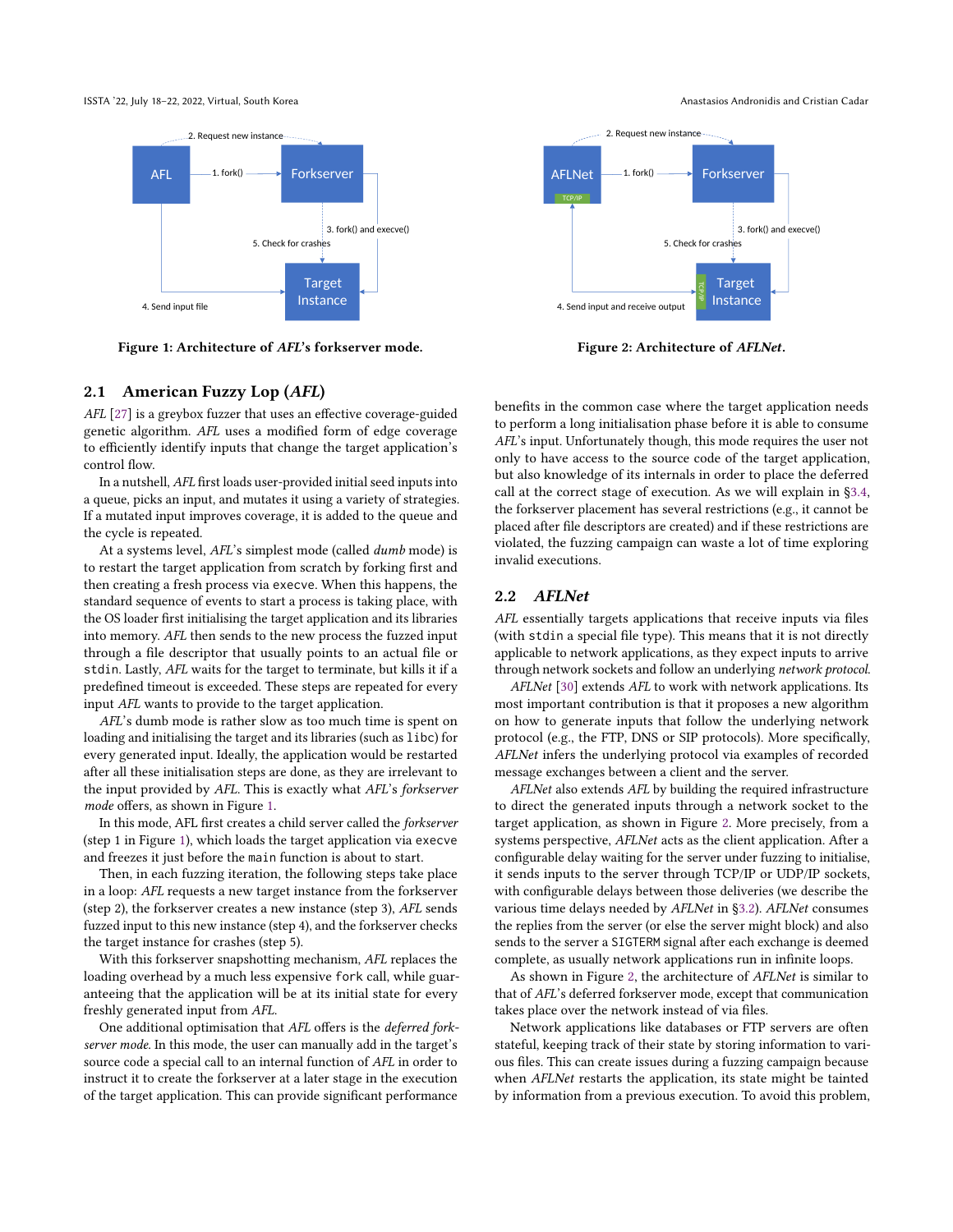SnapFuzz: High-Throughput Fuzzing of Network Applications **ISSTA** '22, July 18-22, 2022, Virtual, South Korea

<span id="page-2-0"></span>

Figure 3: Architecture of SnapFuzz.

AFLNet requires the user to write custom clean-up scripts that are invoked to reset any filesystem state.

We use the term fuzzing harness to refer to all the code that users need to write in order to be able to fuzz an application. In AFLNet, this includes the client code, the various time delays that need to be manually added, and the clean-up scripts. One important goal of SnapFuzz is to simplify the creation of fuzzing harnesses for network applications.

#### 2.3 SnapFuzz

SnapFuzz is built on top of AFLNet by revamping its network communication architecture as shown in Figure [3,](#page-2-0) without any modifications to AFLNet's fuzzing algorithm.

SnapFuzz's main objectives are (1) to improve the performance (throughput) of fuzzing network applications, and (2) lower the barrier for testing network applications by simplifying the construction of fuzzing harnesses, in particular by eliminating the need to add manually-specified time delays and to write clean-up scripts.

At a high level, SnapFuzz achieves its significant performance gains by: optimising all network communications by eliminating synchronisation delays (the SnapFuzz protocol); automatically injecting AFL's forkserver deeper into the application than otherwise possible and without the user's intervention (smart deferred forkserver); performing binary rewriting-enabled optimisations which eliminate additional delays and inefficiencies; automatically resetting any filesystem state; and optimising filesystem accesses by redirecting them into an in-memory filesystem.

SnapFuzz also makes fuzzing harness development easier and in some cases trivial by completely removing the need for manual code modifications. Such manual changes are often required to: reset the state of either the target or its environment after each fuzzing iteration; terminate the target, as usually servers run in infinite loops; pin the CPU for threads and processes; and add deferred forkserver support to the target.

Figure [3](#page-2-0) shows the architecture of SnapFuzz. While at a high-level it resembles that of AFLNet, there are several important changes. First, SnapFuzz intercepts the external actions of the target application using binary rewriting ([§3.1\)](#page-2-1). It then monitors the behaviour of both the target application and the AFLNet client in order to

eliminate synchronisation delays using its SnapFuzz protocol ([§3.2\)](#page-3-0). Second, a custom in-memory filesystem is added, to improve performance and facilitate resetting the state after each fuzzing iteration ([§3.3\)](#page-3-1). Third, the forkserver is replaced by a smart deferred forkserver, which automates and optimizes the forkserver placement ([§3.4\)](#page-4-0). We describe the main components of SnapFuzz in detail in the next section.

# 3 DESIGN

SnapFuzz has two main goals: significantly increase fuzzing throughput, and simplify the construction of fuzzing harnesses. SnapFuzz accomplishes these goals by intercepting all the communication between the target application and its environment via binary rewriting ([§3.1\)](#page-2-1). By controlling this communication, SnapFuzz can then:

- (1) Implement an efficient network fuzzing protocol which notifies the fuzzer when the target application is ready to accept a new request or when a response is ready to be consumed ([§3.2\)](#page-3-0). This improves fuzzing throughput and eliminates the need for all the custom delays that AFLNet users need to insert in order to synchronise the communication between the fuzzer and the target application. SnapFuzz also replaces Internet sockets by UNIX domain sockets, which improves performance, and implements an efficient server termination strategy.
- (2) Redirect all file operations to use an in-memory filesystem ([§3.3\)](#page-3-1). This improves the performance of filesystem operations, and obviates the need for user-provided clean-up scripts, as SnapFuzz can automatically clean up after each fuzzing iteration by simply discarding the in-memory state.
- (3) Automatically place and defer the forkserver ("smart deferred forkserver") to the latest safe point ([§3.4\)](#page-4-0). This improves performance and eliminates the need for manual annotations.
- (4) Eliminate custom delays, unnecessary system calls and potentially expensive clean-up routines that are part of the target application, correctly propagate signals from child processes, and better control CPU affinity ([§3.5\)](#page-4-1).

#### <span id="page-2-1"></span>3.1 Binary Rewriting

SnapFuzz implements a load-time binary rewriting subsystem that dynamically intercepts both the OS loader's and the target's functionalities in order to monitor and modify all external behaviours of the target application.

Applications interact with the external world via system calls, such as read() and write() in Linux, which provide various OS services. As an optimisation, Linux provides some services via vDSO (virtual Dynamic Shared Object) calls. vDSO is essentially a small shared library injected by the kernel in every application in order to provide fast access to some services. For instance, gettimeofday() is typically using a vDSO call on Linux.

The main goal of the binary rewriting component of SnapFuzz is to intercept all the system calls and vDSO calls issued by the application being fuzzed, and redirect them to a system call handler. [§4.1](#page-5-0) presents the implementation details.

By intercepting the target application's interactions with its outside environment at this level of granularity, SnapFuzz can significantly increase fuzzing throughput and eliminate the need for custom delays and scripts, as we discuss in the next subsections.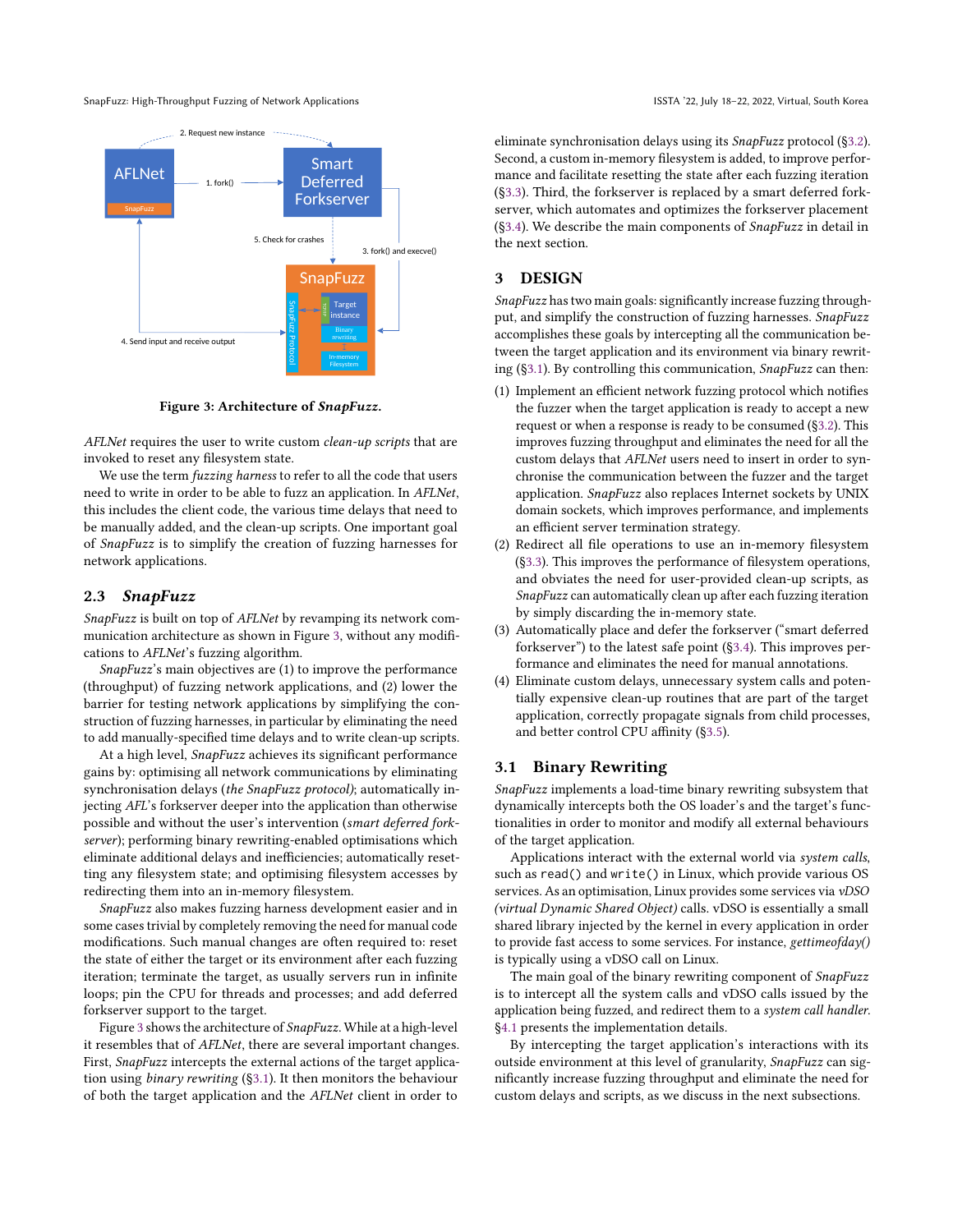<span id="page-3-2"></span>

Figure 4: Messages exchanged for each **recv** and **send**.

# <span id="page-3-0"></span>3.2 SnapFuzz Network Fuzzing Protocol: Eliminating Communication Delays

Network applications often implement multistep protocols with multiple requests and replies per session. One of AFLNet's main contributions is to infer the network protocol starting from a set of recorded message exchanges. However, AFLNet cannot guarantee that during a certain fuzzing iteration the target will indeed respect the protocol. Deviations might be possible for instance due to a partly-incorrect protocol being inferred, bugs in the target application, or most commonly due to the target not being ready to send or receive a certain message.

Therefore, AFLNet performs several checks and adds several user-specified delays to ensure communication is in sync with the protocol. These communication delays, which can significantly degrade the fuzzing throughput, are:

- (1) A delay to allow the server to initialise before AFLNet attempts to communicate.
- (2) A delay specifying how long to wait before concluding that no responses are forthcoming and instead try to send more information, and
- (3) A delay specifying how long to wait after each packet is sent or received.

These delays are necessary, as otherwise the OS kernel will reject packets that come too fast while the target is not ready, and AFLNet will desynchronise from its state machine. But they cause a lot of time to be wasted, essentially because AFLNet does not know whether the target is ready to send or receive information.

SnapFuzz overcomes this challenge through a simple but effective network fuzzing protocol. The protocol keeps track of the next action of the target, and notifies AFLNet about it. Figure [4](#page-3-2) shows the messages exchanged between SnapFuzz and AFLNet on each recv (for receiving data) and send (for sending data) system calls. Essentially, to avoid the need for the communication delays discussed above, SnapFuzz informs AFLNet when the target is about to issue a recv or a send. This is performed by introducing an additional control socket (implemented via an efficient UNIX domain socket), which is used as a send-only channel from the SnapFuzz plugin to AFLNet.

The SnapFuzz network fuzzing protocol additionally implements the following two optimisations:

UNIX Domain Sockets. The standard Internet sockets (TPC/IP and UDP/IP) used by AFLNet to communicate to the target and send

it fuzzed inputs are unnecessarily slow. As observed before [\[45\]](#page-11-5), replacing them with UNIX domain sockets can lead to significant performance speed-ups. We discuss how this is achieved in [§4.3.](#page-5-1)

Efficient Server Termination. Network servers usually run in a loop. This loop is terminated either via a special protocol-specific keyword or an OS signal. Since AFLNet cannot guarantee that each fuzzing iteration will finish via a termination keyword, if the target does not terminate, it sends it a SIGTERM signal and waits for it to terminate. Signal delivery is slow and also servers might take a long time to properly terminate execution. In the context of fuzzing, proper termination is not so important, while fuzzing throughput is. SnapFuzz implements a simple mechanism to terminate the server: when it receives an empty string, it infers that the fuzzer has no more inputs to provide and the application is instantly killed. This obviously has the downside that it could miss bugs in the termination routines, but these could be tested separately.

In summary, the SnapFuzz network fuzzing protocol improves fuzzing performance (significantly, as shown in the evaluation) and simplifies fuzzing harness construction by eliminating the need to manually specify three different communication delays.

#### <span id="page-3-1"></span>3.3 Efficient State Reset

AFLNet users typically have to write a clean-up script to reset the application state after each fuzzing iteration. For instance, LightFTP under AFLNet requires a script that cleans up any directories or files that have been created in the previous iteration. Under SnapFuzz, there is no need for such a clean-up script, which simplifies the test harness construction, and improves performance by avoiding the invocation of the clean-up script.

SnapFuzz solves this challenge by employing an in-memory filesystem. Using the in-memory filesystem tmpfs under UNIX is a well-known optimisation in the context of fuzzing.<sup>[1](#page-3-3)[,2](#page-3-4)[,3](#page-3-5)</sup>

SnapFuzz uses an in-memory filesystem both for efficiency and for removing the need for clean-up scripts involving filesystem state. However, we are not using tmpfs, but a custom in-memory filesystem that uses the memfd\_create system call for files and the Libsqlfs library for directories (see [§4.2](#page-5-2) for details). This allows us to quickly duplicate state after forking, as explained below.

In the simplest case where AFL snapshots the target application before main, no filesystem modifications have happened at the point where the forkserver is placed. So when a fuzzing iteration has finished, the target application process just exits and the OS discards its memory, which includes any in-memory filesystem modifications made during fuzzing. Then, when the forkserver spawns a new instance of the target application, the filesystem is brought back to a state where all initial files are unmodified.

The situation is more complicated when the deferred forkserver is placed after the target application has already created some files. In our implementation, which is based on memfd\_create, when the forkserver creates a new instance to be fuzzed, the Linux kernel shares the memory pages associated with the newly-created in-memory files between the new instance and the forkserver. Note

<span id="page-3-3"></span> $^1$ [https://www.cipherdyne.org/blog/2014/12/ram-disks-and-saving-your-ssd-from](https://www.cipherdyne.org/blog/2014/12/ram-disks-and-saving-your-ssd-from-afl-fuzzing.html)[afl-fuzzing.html](https://www.cipherdyne.org/blog/2014/12/ram-disks-and-saving-your-ssd-from-afl-fuzzing.html) <sup>2</sup>[https://medium.com/@dhiraj\\_mishra/fuzzing-vim-53d7cf9b5561](https://medium.com/@dhiraj_mishra/fuzzing-vim-53d7cf9b5561)

<span id="page-3-5"></span><span id="page-3-4"></span>

<sup>3</sup><https://www.cis.upenn.edu/~sga001/classes/cis331f19/hws/hw1.pdf>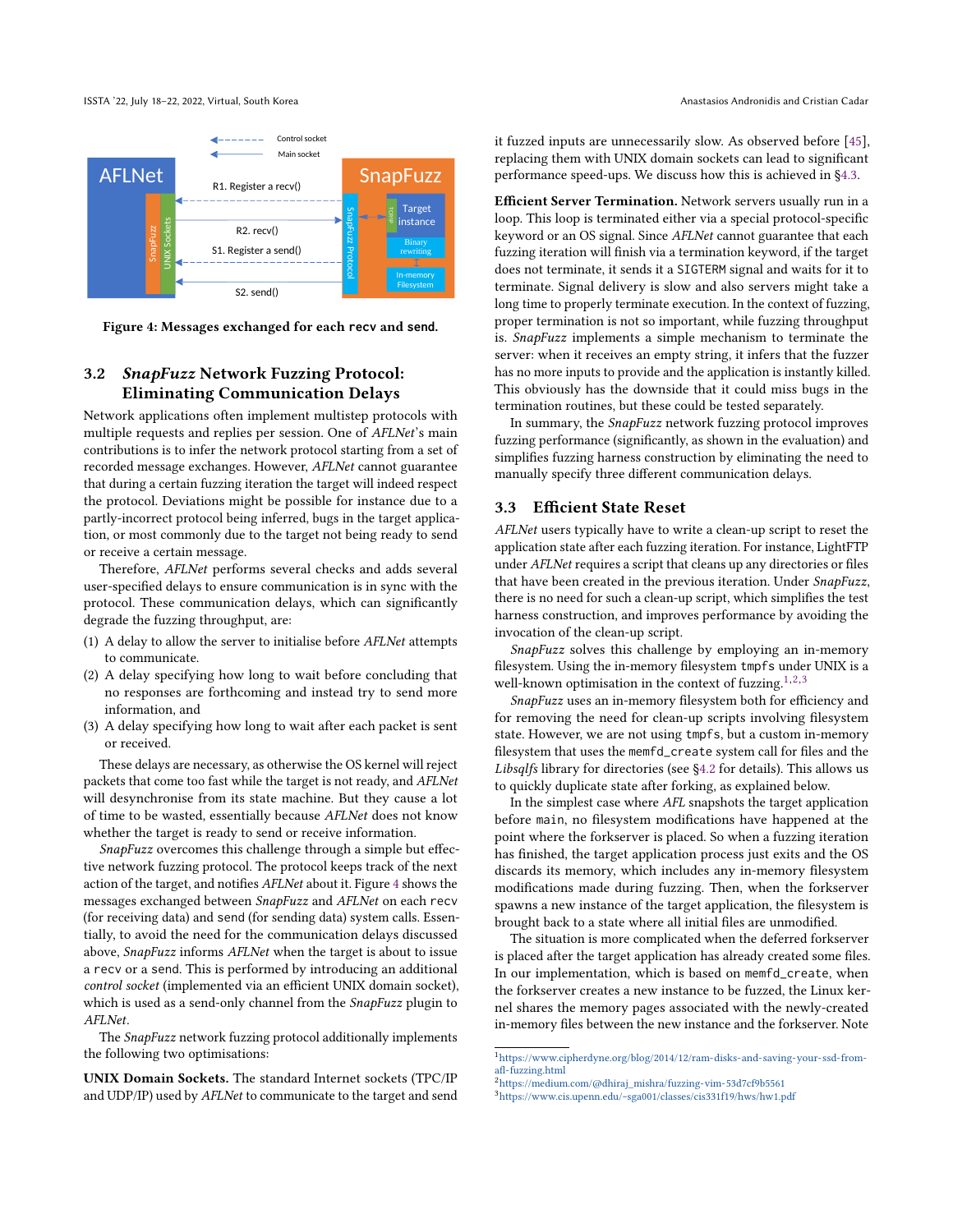that using tmpfs would not solve this issue—as far as we know, there is no way to duplicate a tmpfs filesystem in a copy-on-write way. This sharing of pages between the new instance and the forkserver is problematic, as now any modifications to the in-memory files by the fuzzed application instance will persist even after the instance finishes execution. So in the next iteration, when the forkserver creates a new instance, this new instance will inherit those modifications too.

SnapFuzz solves this issue as follows. First, note that SnapFuzz knows whether the application is executing before or after the forkserver's snapshot, as it intercepts all system calls, including fork. While the target application executes before the forkserver's snapshot, SnapFuzz allows all file interactions to be handled normally. When a new instance is requested from the forkserver, SnapFuzz recreates in the new instance all in-memory files registered in the in-memory filesystem and copies all their contents by using the efficient sendfile system call once per in-memory file.

# <span id="page-4-0"></span>3.4 Smart Deferred Forkserver

As discussed in [§2.1,](#page-1-2) the deferred forkserver can offer great performance benefits by avoiding initialisation overheads in the target. Such overheads include loading the shared libraries used by the target, parsing configuration files and cryptographic initialisation routines. Unfortunately, for the deferred forkserver to be used, the user needs to manually modify to source code of the target. Furthermore, the deferred forkserver cannot be used after the target has created threads, child processes, temporary files, network sockets, offset-sensitive file descriptors, or shared-state resources, so the user has to carefully decide where to place it: do it too early and optimisation opportunities are missed, do it too late and correctness is affected.

SnapFuzz makes two important improvements to the deferred forkserver: first, it makes it possible to defer it much further than usually possible with AFL's architecture, and second, it does so automatically, without any need for manual source modifications.

The two components which enable SnapFuzz to place the forkserver after many system calls which normally would have caused problems are: (1) its custom network fuzzing protocol which allows it to skip network setup calls such as socket and accept ([§3.2\)](#page-3-0) and (2) its in-memory filesystem, which transforms filesystem operations into in-memory changes ([§3.3\)](#page-3-1).

Via binary rewriting, SnapFuzz intercepts each system call, and places the forkserver just before it encounters either a system call that spawns new threads (clone, fork), or one used to receive input from a client. The reason SnapFuzz still has to stop before the application spawns new threads is that the forkserver relies on fork to spawn new instances to be fuzzed, and fork cannot reconstruct existing threads—in Linux, forking a multi-threaded application creates a process with a single thread [\[15\]](#page-11-6). As a possible mitigation, we tried to combine SnapFuzz and the pthsem / GNU pth library [\[33\]](#page-11-7)—a green threading library that provides non-preemptive priority-based scheduling, with the green threads executing inside an event-driven framework—but the performance overhead was too high.

In particular, we used pthsem with LightFTP, as this application has to execute two clone system calls before it accepts input. With pthsem support, SnapFuzz's forkserver can skip these two clone calls, as well as 37 additional system calls, as now SnapFuzz can place the forkserver just before LightFTP is ready to accept input. However, despite this gain, the overall performance was 10% lower than in the version of SnapFuzz without pthsem, due to the overhead of this library. Ideally, SnapFuzz should implement a lightweight thread reconstruction mechanism to recreate all dead threads, but this is left as future work.

# <span id="page-4-1"></span>3.5 Additional Binary Rewriting-enabled **Optimisations**

In this section, we discuss several additional optimisations performed by SnapFuzz, which are enabled by its binary rewritingbased architecture. They concern developer-added delays, writes to stdout/stderr, signal propagation, and CPU affinity, and highlight the versatility of SnapFuzz's approach in addressing a variety of challenges and inefficiencies when fuzzing network applications.

3.5.1 Eliminating developer-added delays. Occasionally, network applications add sleeps or timeouts in order to avoid high CPU utilisation when they poll for new connections or data. SnapFuzz removes these delays via binary rewriting, making those calls use a more aggressive polling model.

We also noticed that in some cases application developers deliberately choose to add sleeps in order to wait for various events. For example, LightFTP adds a one second sleep in order to wait for all its threads to terminate. This might be fine in a production environment, but during a fuzzing campaign such a delay is unnecessary and expensive. SnapFuzz completely skips such sleeps by intercepting and then not issuing this family of system calls at all.

3.5.2 Avoiding stdout/stderr writes. By default, AFL redirects stdout and stderr to /dev/null. This is much more performant than actually writing to a file or any other medium, as the kernel optimizes those operations aggressively. SnapFuzz goes one step further and saves additional time by completely skipping any system call that targets stdout or stderr.

<span id="page-4-2"></span>3.5.3 Signal Propagation. Some applications use a multi-process rather than a multi-threaded concurrency model. In this case, if a subprocess crashes with a segfault, the signal might not be propagated properly to the forkserver and the crash missed. We stumbled upon this case with the Dcmqrscp server ([§6.5\)](#page-7-0) where a valid new bug was manifesting, but AFLNet was unable to detect the issue as the main process of Dcmqrscp never checked the exit status of its child processes.

As SnapFuzz has full control of the system calls of the target, whenever a process is about to exit, it checks the exit status of its child processes too. If an error is detected, it is raised to the forkserver.

3.5.4 Smart affinity. AFL is designed to work with single-threaded applications that receive input via files, with the fuzzer creating a file and then sending it to the target for processing. Therefore, AFL pins the fuzzer and the target to the same CPU core. SnapFuzz can detect when a new thread or process is about to be spawned as both clone and fork system calls are intercepted. This creates the opportunity for SnapFuzz to take control of thread scheduling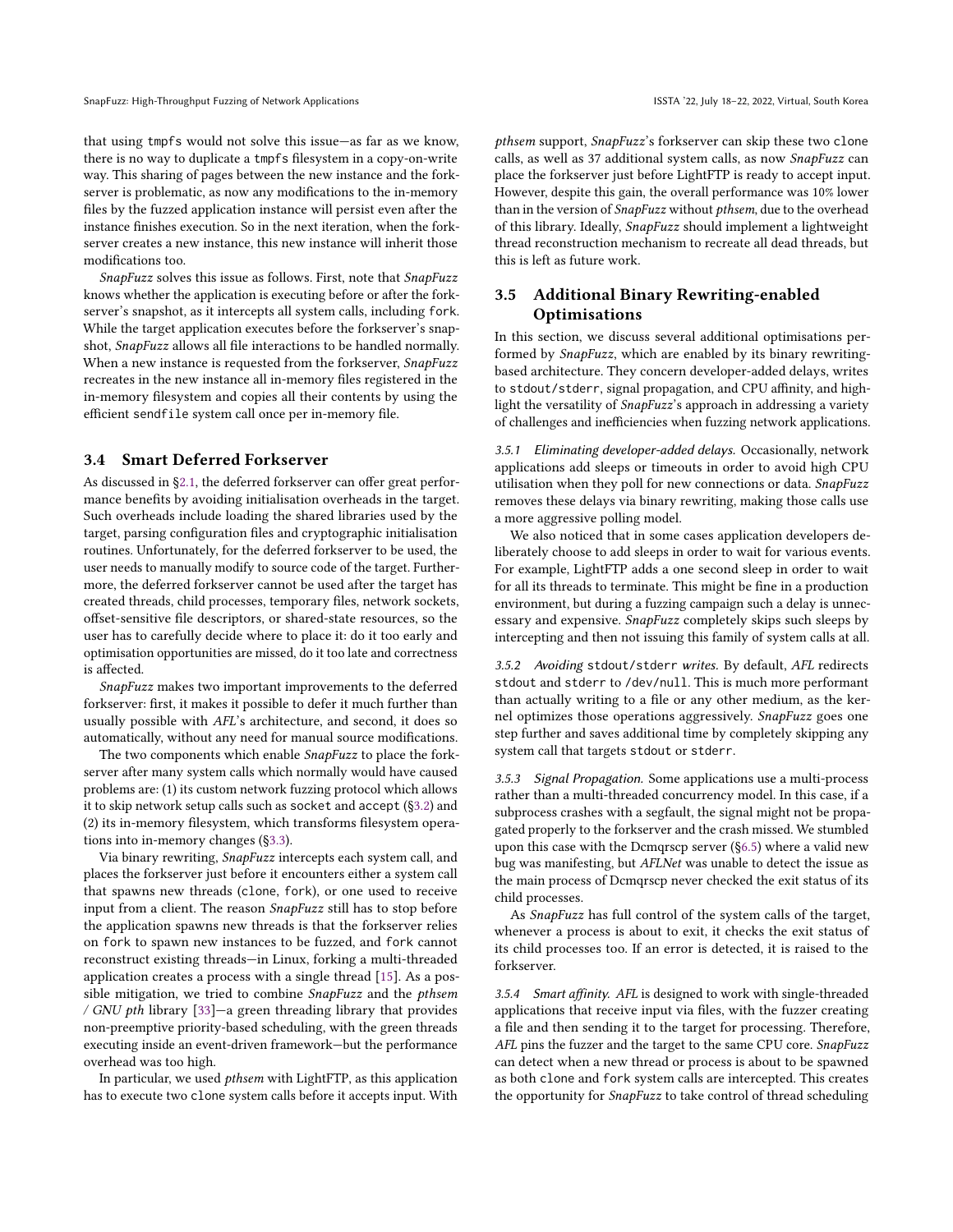by pinning threads and processes to available CPUs. SnapFuzz implements a very simple algorithm that pins every newly created thread or process to the next available CPU, and also places the fuzzer on a separate CPU.

#### 4 IMPLEMENTATION

SnapFuzz is implemented on top of AFLNet, and targets the Linux platform. However, the ideas in SnapFuzz could be implemented using other fuzzers and operating systems. Below, we provide implementation details related to binary rewriting ([§3.1\)](#page-2-1), our in-memory filesystem ([§4.2\)](#page-5-2), and the use of UNIX domain sockets ([§4.3\)](#page-5-1).

## <span id="page-5-0"></span>4.1 Binary Rewriting

Binary rewriting in SnapFuzz employs two major components: 1) the rewriter module, which scans the code for specific functions, vDSO and system call assembly opcodes, and redirects them to the plugin module, and 2) the plugin module where SnapFuzz resides.

Rewriter. SnapFuzz is an ordinary dynamically linked executable that is provided with a path to a target application together with the arguments to invoke it with. When SnapFuzz is launched, the expected sequence of events of a standard Linux operating system are taking place, with the first step being the dynamic loader that loads SnapFuzz and its dependencies in memory.

When SnapFuzz starts executing, it inspects the target's ELF binary to obtain information about its interpreter, which in our implementation is always the standard Linux ld loader. SnapFuzz then scans the loader code for system call assembly opcodes and some special functions in order to instruct the loader to load the SnapFuzz plugin. In particular, the rewriter: (1) intercepts the dynamic scanning of the loader in order to append the SnapFuzz plugin shared object as a dependency, and (2) intercepts the initialisation order of the shared libraries in order to prepend the SnapFuzz plugin initialisation code (in the .preinit\_array).

After the SnapFuzz rewriter finishes rewriting the loader, execution is passed to the rewritten loader in order to load the target application and its library dependencies. As the normal execution of the loader progresses, SnapFuzz intercepts its mmap system calls used to load libraries into memory, and scans these libraries in order to recursively rewrite their system calls and redirect them to the SnapFuzz plugin. The SnapFuzz rewriter is based on the open-source load-time binary rewriter SaBRe [\[1\]](#page-10-0).

Plugin. After the loader completes, execution is passed to the target application, which will start by executing SnapFuzz's initialisation function. Per the ELF specification, execution starts from the function pointers of .preinit\_array. This is a common ELF feature used by LLVM sanitisers to initialise various internal data structures early, such as the shadow memory [\[36,](#page-11-8) [38\]](#page-11-9). SnapFuzz is using the same mechanism to initialise its subsystems like its in-memory filesystem before the execution starts.

After the initialisation phase of the plugin, control is passed back to the target and normal execution resumed. At this stage, the SnapFuzz plugin is only executed when the target is about to issue a system call or a vDSO call. When this happens, the plugin checks if the call should be intercepted, and if so, it redirects it to the appropriate handler, and then returns back control to the target.

## <span id="page-5-2"></span>4.2 In-memory Filesystem

As discussed in [§3.3,](#page-3-1) SnapFuzz redirects all file operations to use a custom in-memory filesystem. This reduces the overhead of reading and writing from a storage medium, and eliminates the need for manually-written clean-up scripts.

SnapFuzz implements a lightweight in-memory filesystem, which uses two distinct mechanisms, one for files and the other for directories. For files, SnapFuzz's in-memory filesystem uses the recent memfd\_create() system call, introduced in Linux in 2015 [\[26\]](#page-11-10). This system call creates an anonymous file and returns a file descriptor that refers to it. The file behaves like a regular file, but lives in memory. Under this scheme, SnapFuzz only needs to specially handle system calls that initiate interactions with a file through a pathname (like the open and mmap system calls). All other system calls that handle file descriptors are compatible by default with the file descriptors returned by memfd\_create.

When a target application opens a file, the default behavior of SnapFuzz is to check if this file is a regular file (e.g. device files are ignored), and if so, create an in-memory file descriptor and copy the whole contents of the file in the memory address space of the target. SnapFuzz keeps track of pathnames in order to avoid reloading the same file twice. This is not only a performance optimisation but also a correctness requirement, as the application might have changed the contents of the file in memory.

For directories, SnapFuzz employs the Libsqlfs library [\[17\]](#page-11-11), which implements a POSIX-style file system on top of the SQLite database and allows applications to have access to a full read/write filesystem with its own file and directory hierarchy. Libsqlfs simplifies the emulation of a real filesystem with directories and permissions. SnapFuzz uses Libsqlfs for directories only, as we observed better performance for files via memfd\_create.

#### <span id="page-5-1"></span>4.3 UNIX Domain Sockets

AFLNet uses the standard Internet sockets (TPC/IP and UDP/IP) to communicate to the target and send it fuzzed inputs. The Internet socket stack includes functionality—such as calculating checksums of packets, inserting headers, routing—which is unnecessary when fuzzing applications on a single machine.

To eliminate this overhead, similarly to prior work [\[45\]](#page-11-5), SnapFuzz replaces Internet sockets with UNIX domain sockets. More specifically, SnapFuzz uses Sequenced Packet sockets (SOCK\_SEQPACKET). This configuration offers performance benefits and also simplifies the implementation. Sequenced Packets are quite similar to TCP, providing a sequenced, reliable, two-way connection-based data transmission path for datagrams. The difference is that Sequenced Packets require the consumer (in our case the SnapFuzz plugin running inside the target application) to read an entire packet with each input system call. This atomicity of network communications simplifies corner cases where the target application might read only parts of the fuzzer's input due to scheduling or other delays. By contrast, AFLNet handles this issue by exposing manually defined knobs for introducing delays between network communications.

Our modified version of AFLNet creates a socketpair of UNIX domain sockets with the Sequenced Packet type, and passes one end to the forkserver, which later passes it to the SnapFuzz plugin. The SnapFuzz plugin initiates a handshake with the modified AFLNet,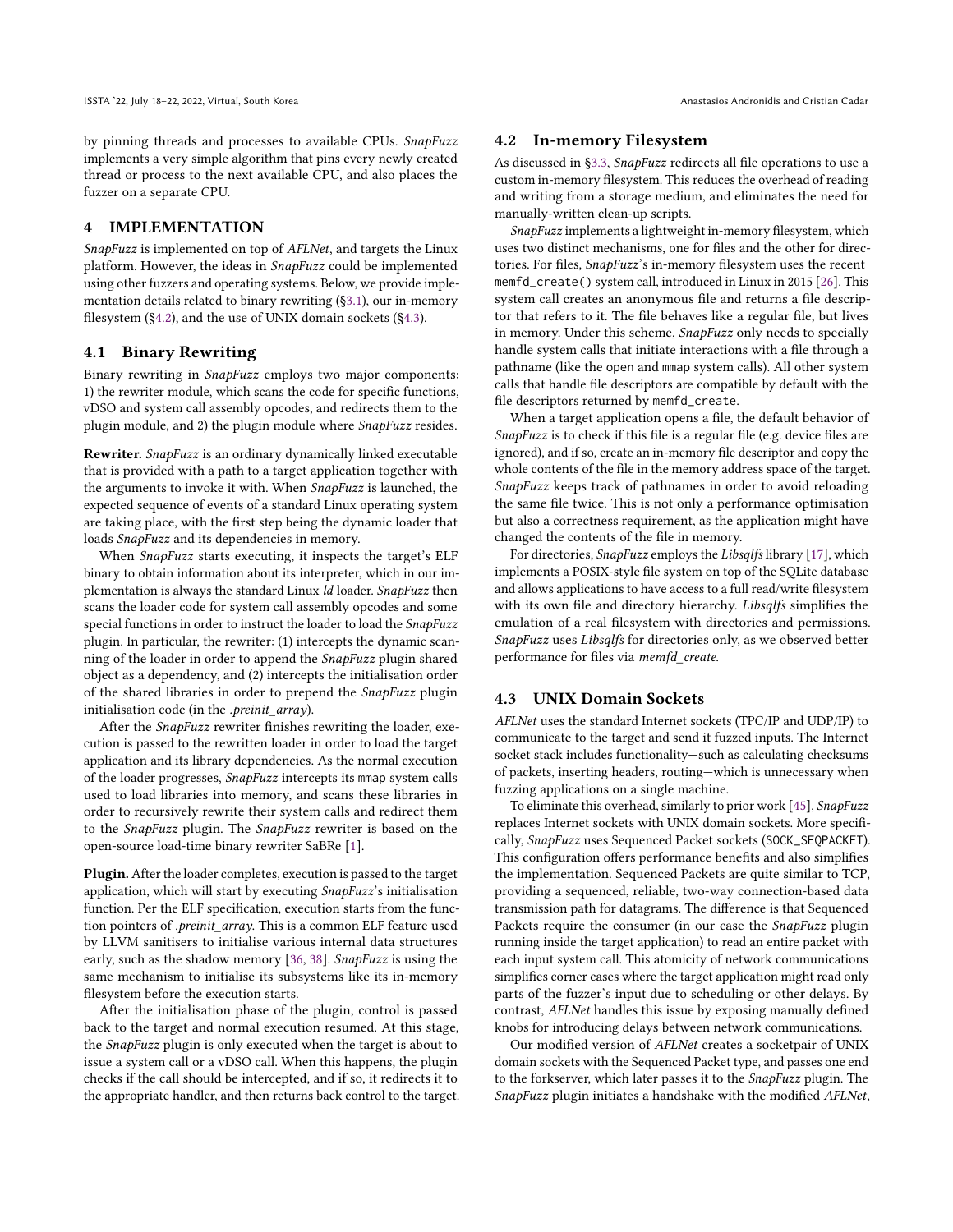SnapFuzz: High-Throughput Fuzzing of Network Applications **ISSTA** '22, July 18-22, 2022, Virtual, South Korea

after which AFLNet is ready to submit generated inputs to the target or consume responses.

Translating network communication from Internet sockets to UNIX domain sockets is not trivial, as SnapFuzz needs to support the two main IP families of TCP and UDP which have a slightly different approach to how network communication is established. In addition, SnapFuzz also needs to support different types of synchronous and asynchronous communication such as (e)poll and select.

For the TCP family, the socket system call creates a TCP/IP socket and returns a file descriptor which is then passed to bind, listen and finally to accept, before the system is ready to send or receive any data. SnapFuzz monitors this sequence of events on the target and when the accept system call is detected, it returns the UNIX domain socket file descriptor from the forkserver. SnapFuzz doesn't interfere with the socket system call and intentionally allows its normal execution in order to avoid complications with target applications that perform advanced configurations on the base socket. This strategy is similar to the one used by the inmemory file system via the memfd\_create system call ([§4.2\)](#page-5-2) in order to provide compatibility by default.

The UDP family is handled in a similar way, with the only difference that instead of monitoring for an accept system call to return the UNIX domain socket of the forkserver, SnapFuzz is monitoring for a bind system call.

#### 5 LIMITATIONS

This section summarises the main limitations of SnapFuzz.

As discussed in [§3.4,](#page-4-0) the smart deferred forkserver cannot be placed after the application has spawned threads, because our implementation relies on fork, and in Linux, forking a multi-threaded application creates a process with a single thread [\[15\]](#page-11-6). To address this, we envision a lightweight thread reconstruction mechanism to recreate all dead threads, but this is not a trivial task and would require understanding the performance tradeoffs involved.

The effectiveness of the smart forkserver is also inhibited by early unimportant network communication, such as a handshake. When during such early communication the target application is the first to send some data, we take a snapshot after this completes; unfortunately, we cannot do so once the fuzzer starts sending input.

SnapFuzz's smart deferred forkserver is typically ideal for target applications that retrieve data from files early in their execution, just before network communication starts. In this way, the reads have to be executed only once rather than on every fuzzing iteration. However, if the files are large, performance can degrade. For every new forked process spawned from the smart deferred forkserver, SnapFuzz has to memory copy all the in-memory loaded files—as memfd\_create uses shared memory to store the in-memory files in order to avoid different forked processes to interfere with each other. For large files, this might entail a significant overhead. In future work, we plan to investigate approaches for better handling such large files.

SnapFuzz might also subtly change the program behaviour. We discuss three such instances: (1) SnapFuzz is emulating Internet sockets with UNIX domain sockets, and the native filesystem with an in-memory one. While we strive for maximum compatibility, subtle differences might exist. For example network communication

in SnapFuzz uses Sequenced Packet sockets (SOCK\_SEQPACKET, see [§4.3\)](#page-5-1) that provide atomicity of sending and receiving, which can be violated by Internet sockets. (2) If the snapshot taken by the smart deferred forkserver contains time-sensitive state (such as a certificate with a short time expiration), the state might become invalid when new processes are forked during later fuzzing iterations. (3) The target application might rely on timed waits to explore various corner cases, and with SnapFuzz removing all sleeps, these corner cases might be missed. We have not directly observed such issues in our experiments, but if they occur, they might lead to both false positives and false negatives.

Finally, as discussed in [§3.2,](#page-3-0) SnapFuzz instantly terminates the application when the fuzzer has no more inputs to provide. While this approach increases performance, it may miss bugs in the termination routines.

# 6 EVALUATION

We demonstrate the benefits of SnapFuzz using five popular servers that were previously used in evaluating AFLNet [\[30\]](#page-11-3): LightFTP ([§6.4\)](#page-7-1), Dcmqrscp ([§6.5\)](#page-7-0), Dnsmasq ([§6.6\)](#page-7-2), LIVE555 ([§6.7\)](#page-8-0) and Tiny-DTLS ([§6.8\)](#page-8-1). Our experiments show that SnapFuzz significantly improves fuzzing throughput, while at the same time reducing the effort needed to create fuzzing harnesses. As a result of its significant performance benefit, SnapFuzz also found 12 extra crashes compared to AFLNet in these applications.

## 6.1 Methodology

Our main performance metric is the number of fuzzing iterations per second. Note that each fuzzing iteration may include multiple message exchanges between the fuzzer and the target. A fuzzing campaign consists of a given number of fuzzing iterations.

During a fuzzing campaign, the fuzzer's speed may vary across iterations, sometimes significantly, due to different code executed by the target. To ensure a meaningful comparison between SnapFuzz and AFLNet, rather than fixing a time budget and counting the number of iterations performed by each, we instead fix the number of iterations and measure the execution time of each system. We monitored standard fuzzing metrics including bug count, coverage, stability, path and cycles completed, to make sure that the SnapFuzz and AFLNet campaigns have the same (or very similar) behaviour.

We chose to run each target for one million iterations to simulate realistic AFLNet fuzzing campaigns (ranging from approximately 15 h to 36 h). We repeated the execution of each campaign 10 times.

#### <span id="page-6-0"></span>6.2 Experimental Setup

All of our experiments were conducted on a 3.0 GHz AMD EPYC 7302P 16-Core CPU and 128 GB RAM running 64-bit Ubuntu 18.04 LTS (kernel version 4.15.0-162) with an SSD disk. Note that using a slower HDD instead of an SSD disk would likely lead to larger gains for SnapFuzz's in-memory filesystem component.

SnapFuzz is built on top of AFLNet revision 0f51f9e from January 2021 and SaBRe revision 7a94f83. The servers tested and their workloads were taken from the AFLNet paper and repository at the revision mentioned above.

We used the default configurations proposed by AFLNet for all benchmarks, with a couple of exceptions. For the Dcmqrscp server,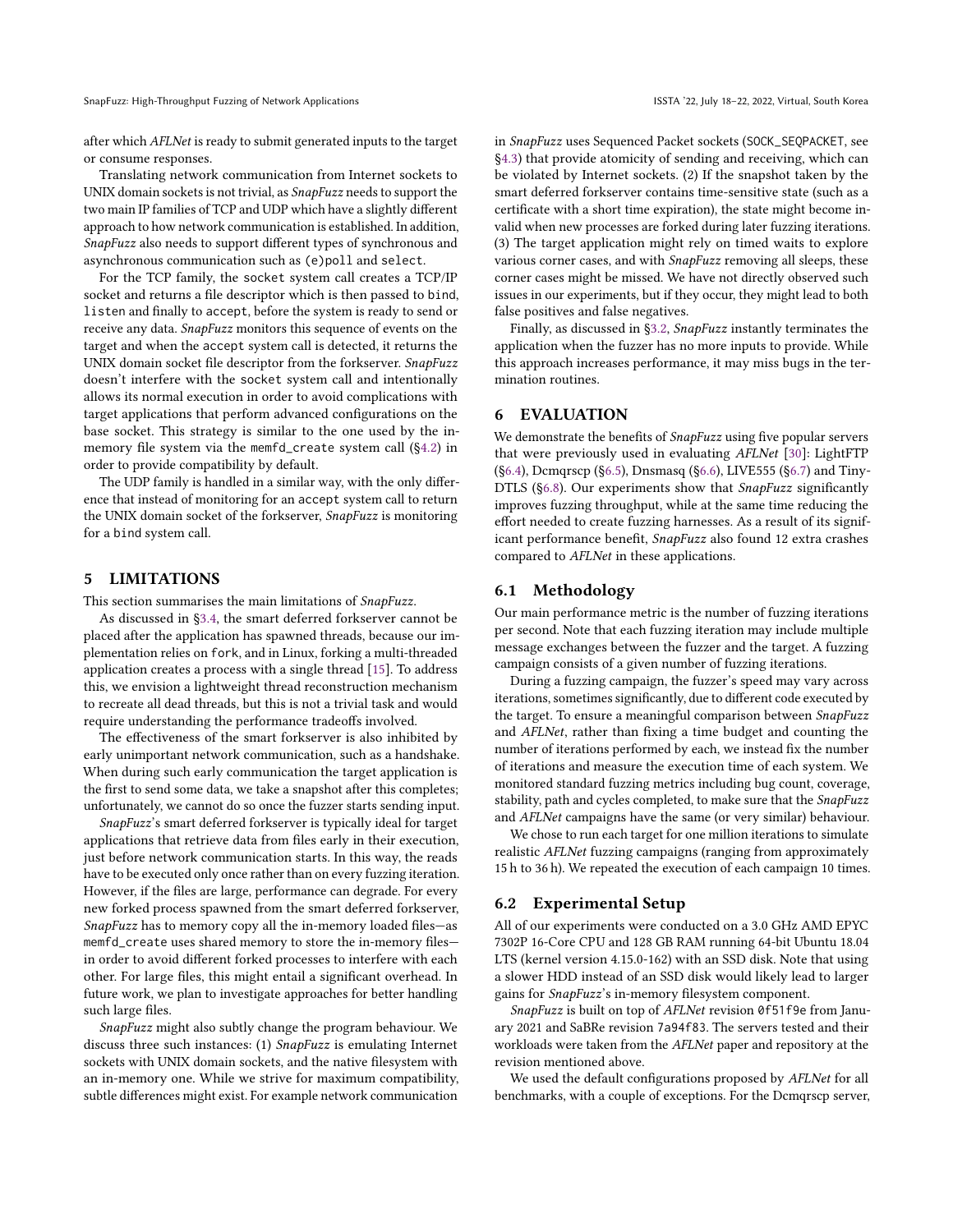<span id="page-7-3"></span>Table 1: Average time in minutes, with standard deviation in parenthesis, to complete one million fuzzing iterations in AFLNet vs Snapfuzz, across 10 repetitions.

|          | AFLNet     | SnapFuzz              | Speedup |
|----------|------------|-----------------------|---------|
| Demqrsep | 1055 (138) | $\overline{127} (15)$ | 8.4x    |
| Dnsmasq  | 917 (111)  | 30(1)                 | 30.6x   |
| TinyDTLS | 1401 (297) | 34(11)                | 41.2x   |
| LightFTP | 2135 (327) | (2)<br>34             | 62.8x   |
| LIVE555  | 1547 (218) | (2)<br>63             | 24.6 x  |

two changes were required: 1) we had to include a Bash clean-up script to reset the state of a data directory of the server, and 2) we had to add a wait time between requests of 5 ms as we observed AFLNet to desynchronise from its target. These changes further emphasise the fact that the clean-up scripts and delays that users need to specify when building a fuzzing harness are fragile and may need adjustment when using different machines, thus SnapFuzz's ability to eliminate their need is important.

In TinyDTLS we decided to decrease the inter-request wait time from 30 ms to 2 ms, as we noticed the AFLNet performance was seriously suffering due to this large delay. Again, this shows that choosing the right values for these time delays is difficult.

#### 6.3 Summary of Results

Table [1](#page-7-3) shows a summary of the results. In particular, it compares the average time needed by AFLNet and by SnapFuzz to complete one million iterations. AFLNet takes between 15 h 17 min to 35 h 35 min to complete these iterations, with SnapFuzz taking only a fraction of that time, between 30 min and 2 h 7 min. The speedups are impressive in each case, varying between 8.4 x for Dcmqrscp and 62.8 x for LightFTP. In all cases, we observed identical coverage statistics, bug counts, and stability numbers.

## <span id="page-7-1"></span>6.4 LightFTP

LightFTP [\[23\]](#page-11-12) is a small multi-threaded server for file transfers that implements the FTP protocol. The fuzzing harness instructs LightFTP to log in a specific user, list the contents of the home directory on the FTP server, create directories, and execute various other commands for system information.

LightFTP exercises a large set of SnapFuzz's subsystems. First, it heavily utilises the filesystem, as the probability to create directories is quite high on every iteration. Second, it has verbose logging and writing to stdout. Third, it has a long initialisation phase, because it parses a configuration file and then undergoes a heavyweight process of initialising x509 certificates. And lastly, LightFTP has a hardcoded sleep delay to make sure that all of its threads have terminated gracefully.

SnapFuzz optimises all the above functionalities. First, it removes all synchronisation and sleep delays. Second, all directory interactions are translated into in-memory operations, thus avoiding context switches and disk overheads. SnapFuzz's smart deferred forkserver snapshots the LightFTP server after its initialisation phase and thus fuzzing under SnapFuzz pays the initialisation overhead only once. Lastly, SnapFuzz cancels stdout and stderr writes.

Note that SnapFuzz can place the forkserver later than it could be placed manually. For the deferred forkserver to work properly, recall that no file descriptor must be open before the forkserver snapshots the target. This is because the underlying resource of a file descriptor is retained after a fork happens. This limits the area where the deferred forkserver can be placed manually. Snap-Fuzz overcomes this challenge with its in-memory file system as described in [§4.2](#page-5-2) and thus it is able to place the forkserver after the whole initialisation process has finished.

The one million iterations for LightFTP take on average 35 h 35 min under AFLNet, while only 34 min under SnapFuzz, providing a 62.8 x speedup.

# <span id="page-7-0"></span>6.5 Dcmqrscp

Dcmqrscp [\[12\]](#page-11-13) is a multi-threaded DICOM image archive server that manages a number of storage areas and allows images to be stored and queried. The fuzzing harness instructs the DICOM server to echo connection information back to the client, and to store, find and retrieve specific images into and from its database.

Dcmqrscp heavily exercises SnapFuzz's in-memory filesystem as on every iteration the probability to read or create files is high. Dcmqrscp also benefits from the smart deferred forkserver, as it has a long initialisation phase in which the server dynamically loads the libnss library and also parses multiple configuration files that dictate the syntax and capabilities of the DICOM language.

Our signal propagation subsystem ([§3.5.3\)](#page-4-2) was able to expose a bug in Dcmqrscp which was also triggered by AFLNet but was missed because signals were not properly propagated.

The one million Dcmqrscp iterations take on average 17 h 35 min to execute under AFLNet, while only 2 h 7 min under SnapFuzz, providing a 8.4 x speedup.

#### <span id="page-7-2"></span>6.6 Dnsmasq

Dnsmasq [\[13\]](#page-11-14) is a single-threaded DNS proxy and DHCP server designed to have a small footprint and be suitable for resourceconstrained routers and firewalls. The fuzzing harness instructs Dnsmasq to query various bogus domain names from its configuration file and then report results back to its client.

Dnsmasq is an in-memory database with very little interaction with the filesystem. Therefore, it doesn't benefit from the in-memory filesystem, but it profits from the SnapFuzz protocol and the optimisations of [§3.5.](#page-4-1) Furthermore, it highly benefits from the smart deferred forkserver, as it has a long initialisation process: Dnsmasq performs approximately 1,200 system calls before it is ready to accept input.

As for other benchmarks, a manually-placed forkserver under AFLNet could not snapshot the application at the same depth as SnapFuzz's smart deferred forkserver. This is because Dnsmasq needs to execute a sequence of system calls to establish a network connection with AFLNet. This sequence includes creating a socket, binding its file descriptor, calling listen, executing a select to check for incoming connections, and finally accepting the connection. Therefore, under AFLNet, the latest possible placement of the forkserver would be just before this sequence. Under SnapFuzz, network communications are translated into UNIX domain socket communications that don't require any of the above, and thus the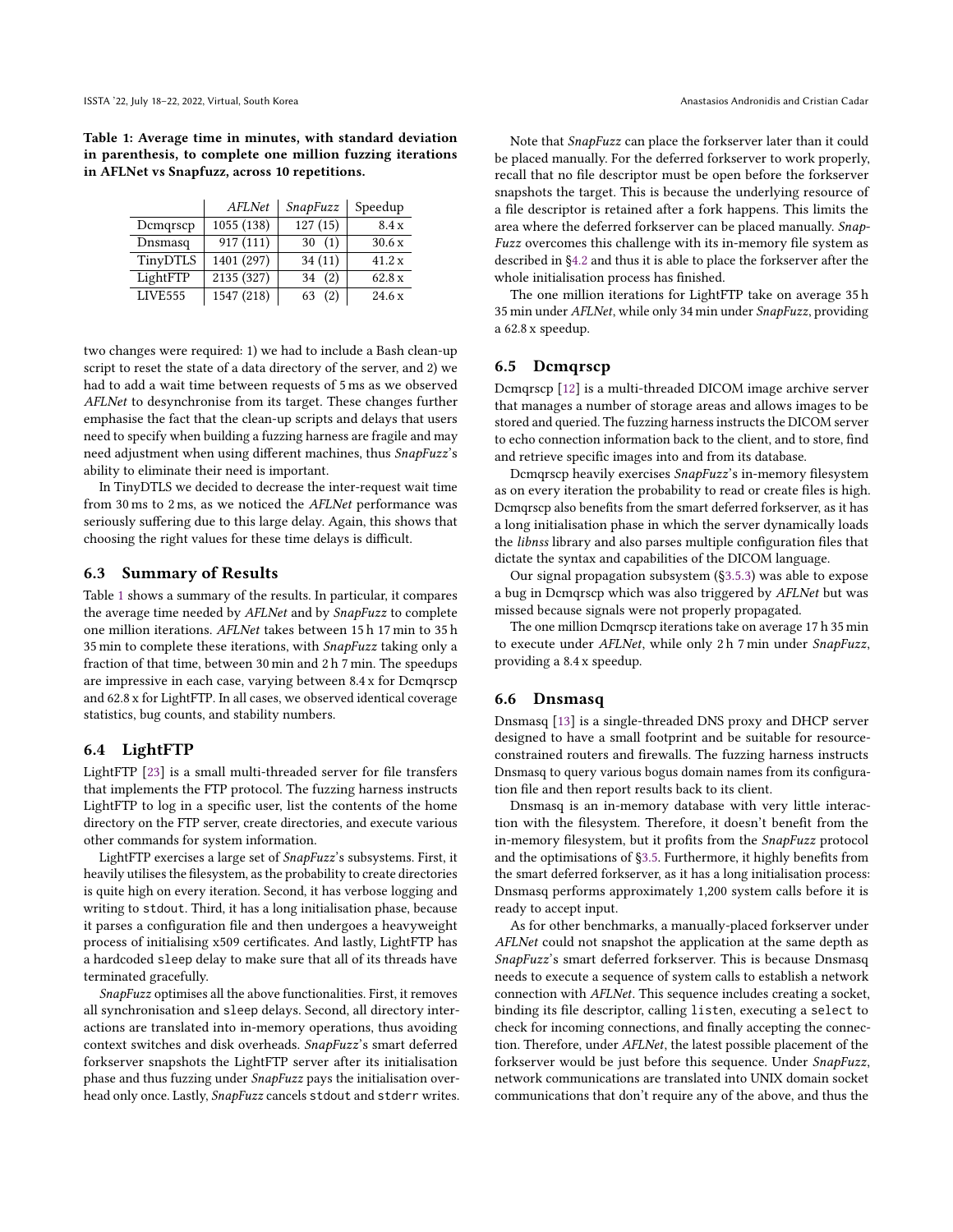smart deferred forkserver can snapshot the target right before reading the input from the fuzzer, saving a lot of initialisation time.

The one million Dnsmasq iterations take on average 15 h 17 min under AFLNet, while only 30 min under SnapFuzz, providing a 30.6 x speedup.

# <span id="page-8-0"></span>6.7 LIVE555

LIVE555 [\[24\]](#page-11-15) is a single-threaded multimedia streaming server that uses open standard protocols like RTP/RTCP, RTSP and SIP. The fuzzing harness instructs the LIVE555 server to accept requests to stream the content of a specific file, and the server replies to these requests with information and the actual streaming data.

LIVE555 only reads files and thus no state reset script is required. It has a relatively slim initialisation phase with the main overhead coming from the many writes to stdout with welcoming messages to users. LIVE555 benefits from the SnapFuzz protocol and the elimination of stdout writes.

LIVE555 reads its files only after the forkserver performs its snapshot. As a result, those files are not kept in the in-memory filesystem of SnapFuzz, and are read from the actual filesystem in each iteration. We leave as future work the optimisation of predefining a set of files to be loaded in the in-memory file system when the smart deferred forkserver kicks in, so the target could read these files from memory rather the actual filesystem.

The one million LIVE555 iterations take on average 25 h 47 min under AFLNet, while only 63 min under SnapFuzz, providing a 24.6 x speedup.

#### <span id="page-8-1"></span>6.8 TinyDTLS

TinyDTLS [\[40\]](#page-11-16) is a DTLS 1.2 single-threaded UDP server targeting IoT devices. In the fuzzing harness, TinyDTLS accepts a new connection and then the DTLS handshake is initiated in order for communication to be established.

The protocol followed by AFLNet has several steps, and progress to the next step is accomplished either by a successful network action or after a timeout has expired. TinyDTLS supports two cipher suites, one Elliptic Curve (EC)-based, the other Pre-Shared Keys (PSK)-based. EC-based encryption is slow, requiring the use of a large timeout between requests, which slows down fuzzing with AFLNet considerably. In addition, AFLNet includes some hardcoded delays between network interactions so that it doesn't overwhelm the target—without these delays, network packets might be dropped and AFLNet's state machine desynchronised. Due to TinyDTLS's processing delays, network buffers might fill up if AFLNet sends too much data in a short time period. To deal with this, AFLNet checks on every send and receive if all the bytes are sent, and retries if not.

SnapFuzz handles all these issues through its network fuzzing protocol. (We also note that TinyDTLS exercises SnapFuzz's UDP translation capabilities, unlike the other servers which use TCP.) The end result is that all these delays are eliminated: AFLNet doesn't need to guess the state of the target anymore, as SnapFuzz explicitly informs AFLNet about the next action of the target. Similarly, the issue of dropped packets disappears, as AFLNet is always informed when it is the right time to send more data. Finally, SnapFuzz's UNIX domain sockets eliminate the need for send and receive retries, as full buffer delivery from and to the target is guaranteed by the

domain socket protocol. TinyDTLS writes a lot of data to stdout, so it also benefits from SnapFuzz's ability to skip these system calls.

The one million TinyDTLS iterations take on average 23 h 21 min under AFLNet, while only 34 min under SnapFuzz, providing a 41.2 x speedup.

We remind the reader that in TinyDTLS we decided to decrease the manually-added inter-request time delay from 30ms to 2ms, as we noticed the performance of AFLNet was seriously affected by it. Without this change, AFLNet would take significantly longer to complete one million iterations.

#### 6.9 Performance Breakdown

In [§6.4–](#page-7-1)[§6.8](#page-8-1) we discuss which components of SnapFuzz are likely to benefit each application the most. Those conclusions were reached by investigating the system calls issued by the applications, using the estimates provided by strace about how much each system call takes in the kernel. To have a better understanding of the contribution of each components, we perform an ablation study in which we run different versions of SnapFuzz for a short number of 10k iterations. We chose a much smaller number of iterations because running so many experiments with 1M iterations was prohibitive on our computing infrastructure. This means that our speedups sometimes differ from those achieved by 1M iterations. However, the main goal of these experiments is to gain additional insights into the impact of different components and their interaction.

Due to various dependencies among components, we start with a version of SnapFuzz containing only the network fuzzing protocol, and keep adding components one by one. However, it is important to understand that the order in which we add components matters, as their effect is often multiplicative. In particular, this means that the additional impact of components added earlier can be significantly diminished compared to the case where the same component is added later. We give two examples:

- (1) SnapFuzz protocol and smart affinity. The SnapFuzz protocol is a performant non-blocking protocol that polls the fuzzer and the application for communication. Under the default restricted CPU affinity of AFLNet, the protocol is under-performing, because the polling model requires independent CPU cores to get the expected performance benefit. At the same time, the smart CPU affinity component depends on whether the *Snap-*Fuzz protocol is enabled or not, as the protocol changes what is executed on the CPU.
- (2) In-memory filesystem and smart deferred forkserver. The smart deferred forkserver performs better when the in-memory filesystem is enabled, because with an in-memory filesystem it can delay the forkserver past filesystem operations. On the other hand, the in-memory filesystem also performs better when the smart deferred forkserver is enabled. This is because the inmemory filesystem has a fixed overhead of loading and storing the files the target is reading in the beginning of its execution. This initial overhead might degrade performance, especially for short executions. When the deferred forkserver is enabled, this overhead is bypassed, as these files are loaded only once in memory and consecutive operations will be only in-memory.

One option would be to try all possible orderings. However, the full number is large (6! = 720) and some orderings are difficult to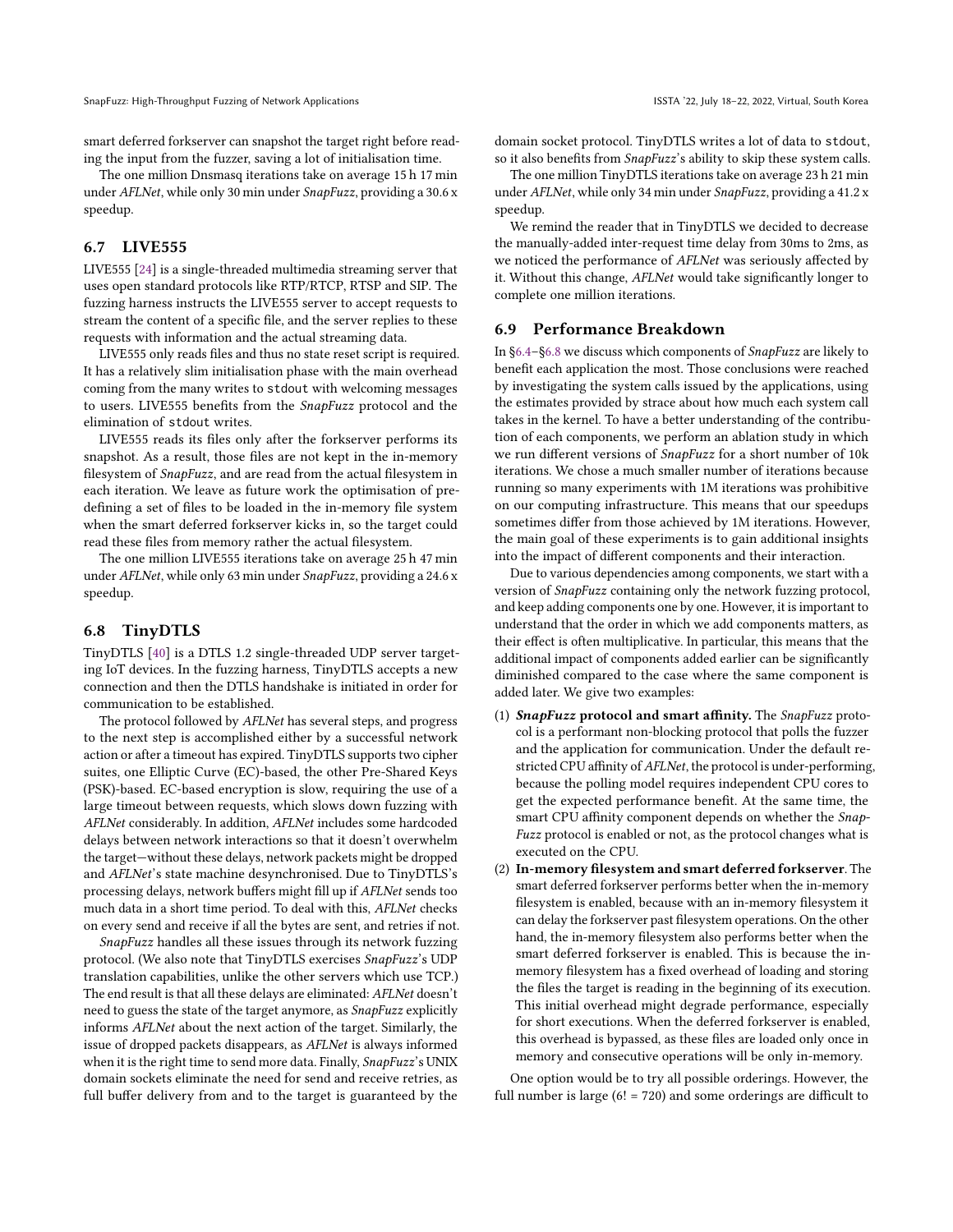<span id="page-9-0"></span>Table 2: Speedup achieved by SnapFuzz compared to AFLNet, when each SnapFuzz component is added one by one. Note that the ordering has an impact on the speedup achieved by each component (see text).

|          | Protocol | + Affinity | + No Sleeps | + No StdOut | + Defer | + In-Mem FS |
|----------|----------|------------|-------------|-------------|---------|-------------|
| Demgrsep | 1.30x    | 3.85x      | 1.00x       | 1.00x       | 1.94 x  | 1.55x       |
| Dnsmasq  | 1.90x    | 3.47x      | 1.00x       | 1.00x       | 4.79 x  | 1.00x       |
| TinyDTLS | 3.40x    | 12.21 x    | 1.00x       | 1.00x       | 1.09x   | 1.09x       |
| LightFTP | 1.90x    | 1.79x      | 2.76x       | 1.00x       | 2.39x   | 2.23x       |
| LIVE555  | 3.00x    | 5.93x      | 1.04x       | 1.04x       | 1.25x   | 1.18x       |

run due to engineering limitations (e.g., the SnapFuzz protocol is deeply embedded into SnapFuzz and disabling it would require a major engineering overhaul). Nevertheless, we believe the ordering we present here is still useful in providing insights into the impact of each SnapFuzz component.

Table [2](#page-9-0) shows our results. Note that all components have a significant impact on at least one benchmark. Furthermore, the SnapFuzz protocol, the smart affinity, and the smart deferred forkserver always lead to gains, while eliminating developer-added delays (no sleeps), avoiding stdout/stderr writes (no stdout) and the in-memory file system make no difference in some benchmarks. Removing writes to stdout/stderr is the least impactful component, benefiting only LIVE555. Note that while the smart affinity has the highest overall gains, these are partly due to the fact that the SnapFuzz protocol is enabled. As explained above, the smart affinity makes the polling model used by the SnapFuzz protocol work efficiently.

The reported numbers are largely consistent with our qualitative observations of [§6.4–](#page-7-1)[§6.8.](#page-8-1) For instance, the main benefits of LightFTP come from the SnapFuzz protocol (1.90 x) which removes synchronisation and server termination delays; from smart affinity (1.79 x), especially since LightFTP is multi-threaded; from removing developer-added delays, which are present in LightFTP (2.76 x); from the smart deferred forkserver (2.39 x), as it has a long initialisation phase; and from the in-memory filesystem (2.23 x), as it makes heavy use of the filesystem. While LightFTP has writes to stdout, removing them does not make a noticeable difference.

The performance numbers for other benchmarks also largely agree with our expectations. For instance, the in-memory filesystem brings no benefits to Dnsmasq, which is an in-memory database with little filesystem interaction; but it highly benefits from the smart deferred server (4.79 x), given that it has a long initialisation with over 1,200 system calls issued before it is able to accept input.

## 6.10 Reduced fuzzing harness effort

SnapFuzz significantly reduces the manual effort necessary to build fuzzing harnesses.

A key advantage is that it eliminates the need for specifying communication delays. More specifically, all benchmarks required the three delays described in [§3.2.](#page-3-0) Choosing values for these delays can be difficult, and they might need to be readjusted across platforms, as we have also discovered (see [§6.2\)](#page-6-0).

Two of the benchmarks, namely Dcmqrscp and LightFTP, require clean-up scripts that delete various application files and directories. While these scripts are small (2-3 commands each), they can be difficult to get right, requiring a good understanding of the benchmarks and test harnesses.

Finally, all benchmarks required code modifications to add support for the deferred forkserver. As discussed in [§3.4,](#page-4-0) locating the optimal position in the target's code can be difficult and error-prone. By contrast, SnapFuzz places the smart deferred forkserver automatically, and often at a later stage than it would have been possible with AFLNet.

# 6.11 Detected Crashes

In addition to the experiments above, we have run both SnapFuzz and AFLNet for 24 h on each benchmark, with three repetitions. We then accumulated all discovered crashes in a single repository. To deduplicate the crashes found, we recompiled all benchmarks under ASan and UBSan, and then grouped the crashing inputs based on the reports from the sanitisers.

SnapFuzz, as expected, was able to find all the crashes discovered by AFLNet. Due to its advantages, it also found additional crashes in 3 of the 5 benchmarks. More precisely, it found 4 crashes in the Dcmqrscp benchmark while AFLNet was not able to find any. In Dnsmasq, SnapFuzz found 7 crashes, while AFLNet found only 1, and in LIVE555 it found 4 crashes, while AFLNet only 2. Both tools found 3 crashes in TinyDTLS. Overall, SnapFuzz found 18 deduplicated crashes, 12 more than AFLNet. (But note that with the exception of the crash discussed in [§3.5.3,](#page-4-2) we expect AFLNet to find the other 11, but after a significantly longer time.)

The crashes are caused by heap overflows, stack overflows, useafter-free bugs, and other types of undefined behaviours. Fortunately, they seem to have been fixed in the latest versions of these applications. We plan to rerun SnapFuzz on the latest versions.

### 7 RELATED WORK

SnapFuzz focuses on creating an efficient fuzzing platform for network applications and helps algorithmic research to be built on top of a strong foundation.

SnapFuzz builds on top of AFLNet [\[30\]](#page-11-3), and reuses its ability to infer network protocols. However, AFLNet has various inefficiencies and requires fragile manual delays and clean-up scripts in its fuzzing harnesses. Our comprehensive evaluation against AFLNet shows how SnapFuzz can address both problems, resulting in impressive speedups in the range of 8.4 x-62.8 x.

Besides AFLNet, a popular way of fuzzing network applications is via the de-socketing functionality of Preeny [\[32\]](#page-11-17). Preeny intercepts networking functions such as connect and accept and makes them return sockets that are synchronised with stdin and stdout, essentially allowing AFL to continue to fuzz files and redirecting their contents over network sockets, as expected by the network applications being tested. Synchronisation is done in a hacky way: Preeny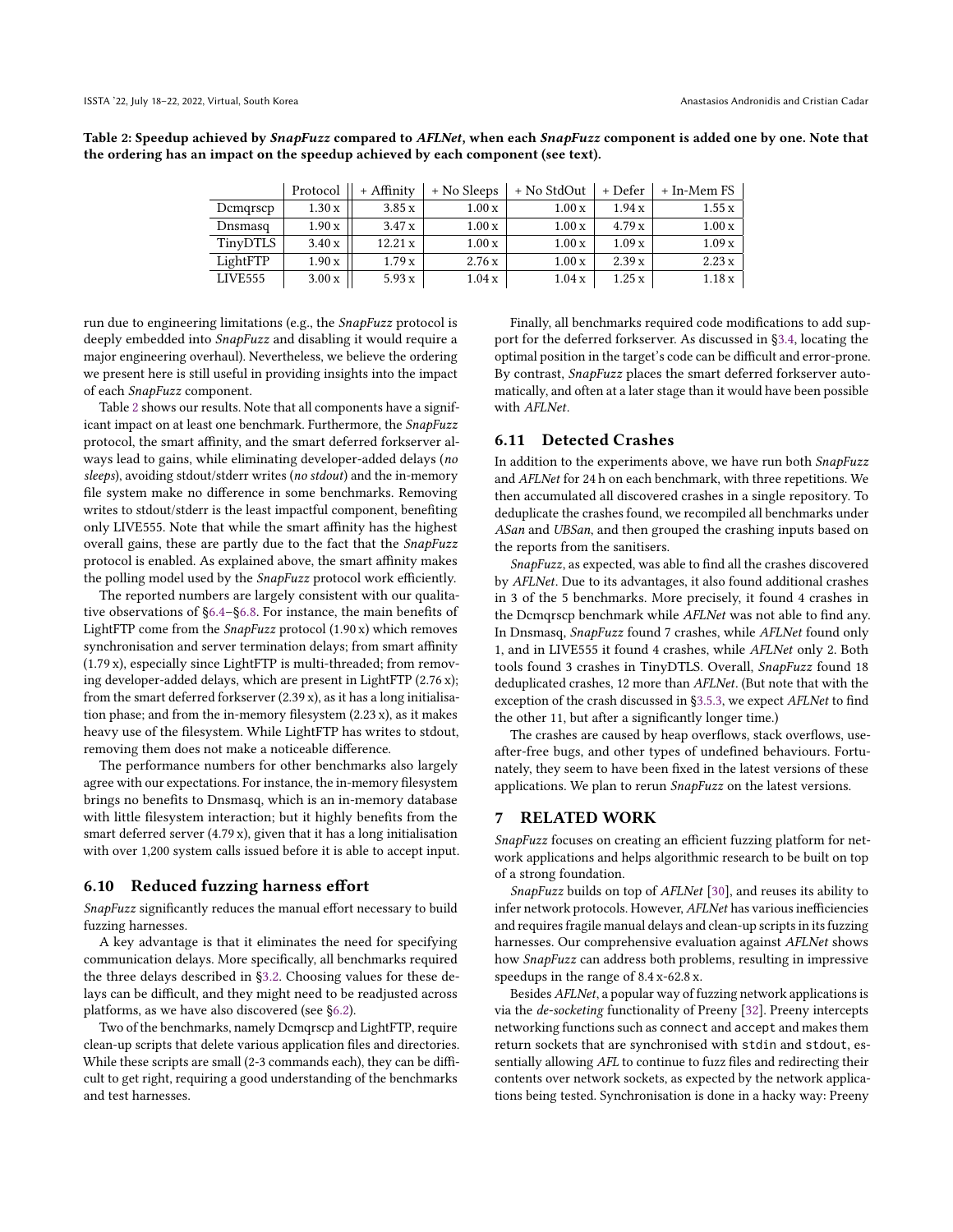implements a small server thread that is continuously polling AFL's generated input file and then forwards the read data to the appropriate network calls through a UNIX domain socket to the target [\[31\]](#page-11-18). While a direct comparison with AFLNet and SnapFuzz is not easily possible because a meaningful fuzzing campaign requires the network protocol inferred by AFLNet, we expect a rewrite of AFLNet on top of Preeny to be slower than vanilla AFLNet, due to the extra overhead imposed by file-based fuzzing and the additional thread server used by Preeny.

We are also aware of other tools for fuzzing network applications, such as jdbirdwell/afl [\[19\]](#page-11-19) and WinAFL [\[42\]](#page-11-20). These tools have not been published, so trying to understand their operation by using their documentation or reverse-engineering the code is difficult. Nevertheless, by briefly doing so, our understanding is that they use a similar architecture to AFLNet, based on Internet sockets and custom delays. So we would expect their performance to be comparable to that of AFLNet. Their documentation also confirms our understanding of the code. For instance, WinAFL discusses that: "this mode [network fuzzing] is considered as experimental since we have experienced some problems with stability and performance." These performance problems are likely due to the AFLNet-style architecture observed in the code. As a second example, jdbirdwell/afl discusses that: "The user needs to experimentally determine a timeout delay (in milliseconds) that produces a sufficiently low percentage of hangs (exits forced by expiration of the delay) while allowing the input to the target from afl-fuzz to be completely processed." This type of manual effort and experimentation is one of the key problems that SnapFuzz solves.

Multifuzz [\[45\]](#page-11-5) presents a more advanced de-socketing library called Desockmulti, which is similar to Preeny, but optimised in various ways, e.g., by removing the use of threads and adding the ability to initiate multiple connections to the target. MultiFuzz is specifically designed for publish/subscribe protocols and the evaluation does not include the benchmarks used by AFLNet and us. For the two benchmarks used, libcoap and Mosquitto, the paper reports throughput increases of two to three orders of magnitude on top of AFLNet. We expect SnapFuzz to perform even better due to its network fuzzing protocol, smart deferred forkserver and its memory file system (MultiFuzz uses tmpfs, see [§3.3\)](#page-3-1) but unfortunately, MultiFuzz is not available as open source (only its Desockmulti library is available), so a direct comparison is not possible.

Nyx-Net [\[35\]](#page-11-21) uses hypervisor-based snapshot fuzzing with selective emulation of network functionality to handle network traffic. While Nyx-Net achieves impressive speedups similar to SnapFuzz, its architecture is fundamentally different. Nyx-Net requires a custom kernel module, a modified version of QEMU and KVM, and also a custom VM build in which the target applications are executed. Nyx-Net also implements a custom networking layer that emulates some POSIX network functionality which currently does not support complex network targets. While Nyx-Net is able to support more advanced fuzzing use cases like fuzzing hypervisors, SnapFuzz's user-mode approach avoids many layers of additional complexity.

Xu et al. [\[43\]](#page-11-22) propose new operating systems primitives for fuzzing. These include, for instance, a new snapshot system call, which aims to address the same goal as SnapFuzz with respect to efficiently snapshotting the target. As for Nyx-Net, the main

disadvantage of this approach is that it requires kernel support; by contrast, SnapFuzz runs in user mode, using an unmodified OS.

Most work on testing network protocol implementations has targeted algorithmic rather than platform-level improvements, focusing in particular on inferring network protocol implementations [\[3,](#page-10-1) [8,](#page-11-23) [11,](#page-11-24) [30,](#page-11-3) [44\]](#page-11-25). This work is orthogonal to SnapFuzz and could be combined with it, as we have done with AFLNet's protocol inference algorithm. More broadly, greybox fuzzing is an active area of research [\[5\]](#page-11-26) with recent work on improving its effectiveness by directing exploration toward interesting program parts [\[6,](#page-11-27) [7\]](#page-11-28), combining it with symbolic execution [\[10,](#page-11-29) [29,](#page-11-30) [39\]](#page-11-31), inferring input grammars [\[2,](#page-10-2) [41\]](#page-11-32) or specialising it to various application domains [\[20,](#page-11-33) [22,](#page-11-34) [46\]](#page-11-35).

Besides greybox fuzzing, other forms of fuzzing have been used to test network applications, such as blackbox fuzzing [\[4,](#page-11-36) [14,](#page-11-37) [16\]](#page-11-38), fault injection [\[25,](#page-11-39) [28\]](#page-11-40) and symbolic execution [\[9,](#page-11-41) [34,](#page-11-42) [37\]](#page-11-43).

# 8 CONCLUSION

Fuzzing stateless applications has proven extremely successful, with hundreds of bugs and security vulnerabilities being discovered. Recently, in-depth fuzzing of stateful applications such as network servers has become feasible, due to algorithmic advances that make it possible to generate inputs that follow the application's network protocol. Unfortunately, fuzzing such applications requires clean-up scripts and manually-configured time delays that are error-prone, and suffers from low fuzzing throughput. SnapFuzz addresses these challenges through a robust architecture, which combines a synchronous communication protocol with an in-memory filesystem and the ability to delay the forkserver to the latest safe point, as well as other optimisations. As a result, SnapFuzz simplifies fuzzing harness construction and improves the fuzzing throughput significantly, between 8.4 x and 62.8 x on a set of popular network applications, allowing it to find additional crashes.

SnapFuzz is made available to the community as open-source, with the hope that it will help improve the security and reliability of network applications and facilitate further research in this space: [https://srg.doc.ic.ac.uk/projects/snapfuzz/.](https://srg.doc.ic.ac.uk/projects/snapfuzz/)

Acknowledgements. We would like to thank the AFLNet authors, Van-Thuan, Marcel and Abhik, for making their excellent system available to the community and for answering our questions. We would also like to thank Frank Busse for his feedback on the paper. This research has received funding from the European Research Council (ERC) under the European Union's Horizon 2020 research and innovation programme (grant agreement 819141) and from the Engineering and Physical Sciences Research Council (EPSRC) under the HiPEDS Centre for Doctoral Training.

#### REFERENCES

- <span id="page-10-0"></span>[1] Paul-Antoine Arras, Anastasios Andronidis, Luís Pina, Karolis Mituzas, Qianyi Shu, Daniel Grumberg, and Cristian Cadar. 2022. SaBRe: Load-time Selective Binary Rewriting. International Journal on Software Tools for Technology Transfer 24 (2022), 205–223.
- <span id="page-10-2"></span>[2] Cornelius Aschermann, Tommaso Frassetto, Thorsten Holz, Patrick Jauernig, Ahmad-Reza Sadeghi, and Daniel Teuchert. 2019. NAUTILUS: Fishing for Deep Bugs with Grammars. In Proc. of the 26th Network and Distributed System Security Symposium (NDSS'19) (San Diego, CA, USA).
- <span id="page-10-1"></span>[3] Jinsheng Ba, Marcel Böhme, Zahra Mirzamomen, and Abhik Roychoudhury. 2022. Stateful Greybox Fuzzing. In Proc. of the 2022 USENIX Annual Technical Conference (USENIX ATC'22).